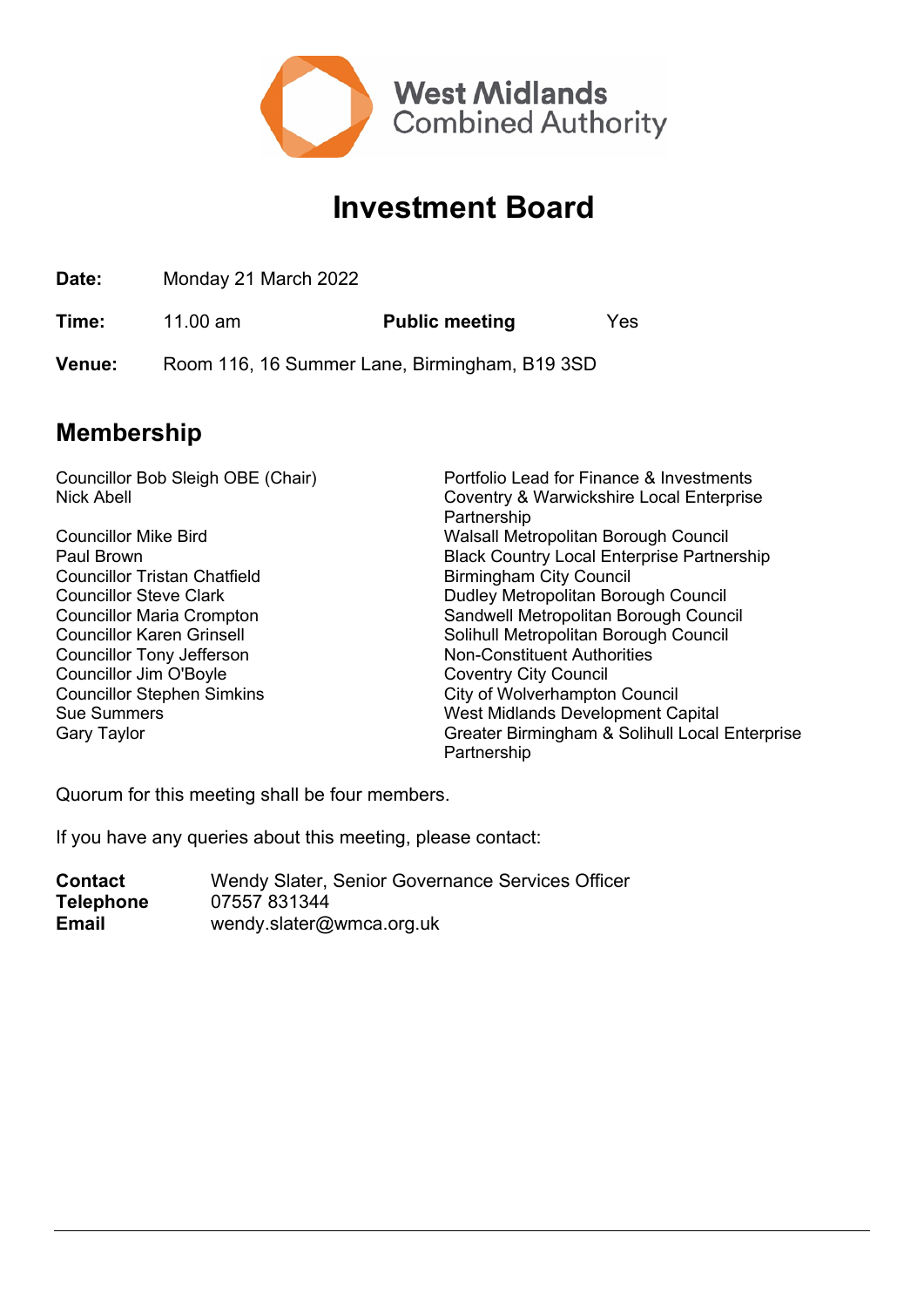## **AGENDA**

| No.                                     | Item                                                                                                                                                                                                                                                                                                                                                                                                                                                                   | <b>Presenting</b>       | <b>Pages</b> |  |  |
|-----------------------------------------|------------------------------------------------------------------------------------------------------------------------------------------------------------------------------------------------------------------------------------------------------------------------------------------------------------------------------------------------------------------------------------------------------------------------------------------------------------------------|-------------------------|--------------|--|--|
| <b>Meeting Business Items</b>           |                                                                                                                                                                                                                                                                                                                                                                                                                                                                        |                         |              |  |  |
| 1.                                      | Apologies for Absence (if any)                                                                                                                                                                                                                                                                                                                                                                                                                                         | Chair                   | None         |  |  |
| 2.                                      | Notification of Substitutes (if any)                                                                                                                                                                                                                                                                                                                                                                                                                                   | Chair                   | <b>None</b>  |  |  |
| 3.                                      | Declarations of Interests (if any)<br>Members are reminded of the need to declare<br>any disclosable pecuniary interests they have in<br>an item being discussed during the course of the<br>meeting. In addition, the receipt of any gift or<br>hospitality should be declared where the value of<br>it was thought to have exceeded £25 (gifts) or<br>£40 (hospitality).                                                                                             | Chair                   | None         |  |  |
| 4.                                      | Minutes - 14 February 2022                                                                                                                                                                                                                                                                                                                                                                                                                                             | Chair                   | $1 - 8$      |  |  |
| <b>Business Items for Consideration</b> |                                                                                                                                                                                                                                                                                                                                                                                                                                                                        |                         |              |  |  |
| 5.                                      | Metro Depot Expansion Business Case for<br><b>CRSTS</b>                                                                                                                                                                                                                                                                                                                                                                                                                | <b>Michael Anderson</b> | $9 - 14$     |  |  |
| 6.                                      | Metro Power Supply Business Case for CRSTS                                                                                                                                                                                                                                                                                                                                                                                                                             | <b>Michael Anderson</b> | $15 - 20$    |  |  |
| <b>Business Items for Noting</b>        |                                                                                                                                                                                                                                                                                                                                                                                                                                                                        |                         |              |  |  |
| 7 <sub>1</sub>                          | Investment Programme Update and Dashboard                                                                                                                                                                                                                                                                                                                                                                                                                              | Ian Martin/Linda Horne  | $21 - 40$    |  |  |
| 8.                                      | <b>WMCA Collective Investment Fund (CIF) -</b><br>Dashboard                                                                                                                                                                                                                                                                                                                                                                                                            | <b>Nick Oakley</b>      | $41 - 44$    |  |  |
| 9.                                      | <b>WMCA Brownfield Land and Property</b><br>Investment Fund (BLPDF) - Dashboard                                                                                                                                                                                                                                                                                                                                                                                        | <b>Nick Oakley</b>      | $45 - 48$    |  |  |
| 10.                                     | WMCA Revolving Investment Fund (RIF) -<br>Dashboard                                                                                                                                                                                                                                                                                                                                                                                                                    | <b>Nick Oakley</b>      | $49 - 52$    |  |  |
| 11.                                     | <b>Exclusion of the Public and Press</b><br>[To pass the following resolution:<br>That in accordance with Section 100A4 of the<br>Local Government Act 1972, the press and<br>public be excluded from the meeting during the<br>consideration of the following items of business<br>as they involve the likely disclosure of exempt<br>information relating to the business affairs of any<br>particular person (Including the authority holding<br>that information)] | Chair                   | <b>None</b>  |  |  |